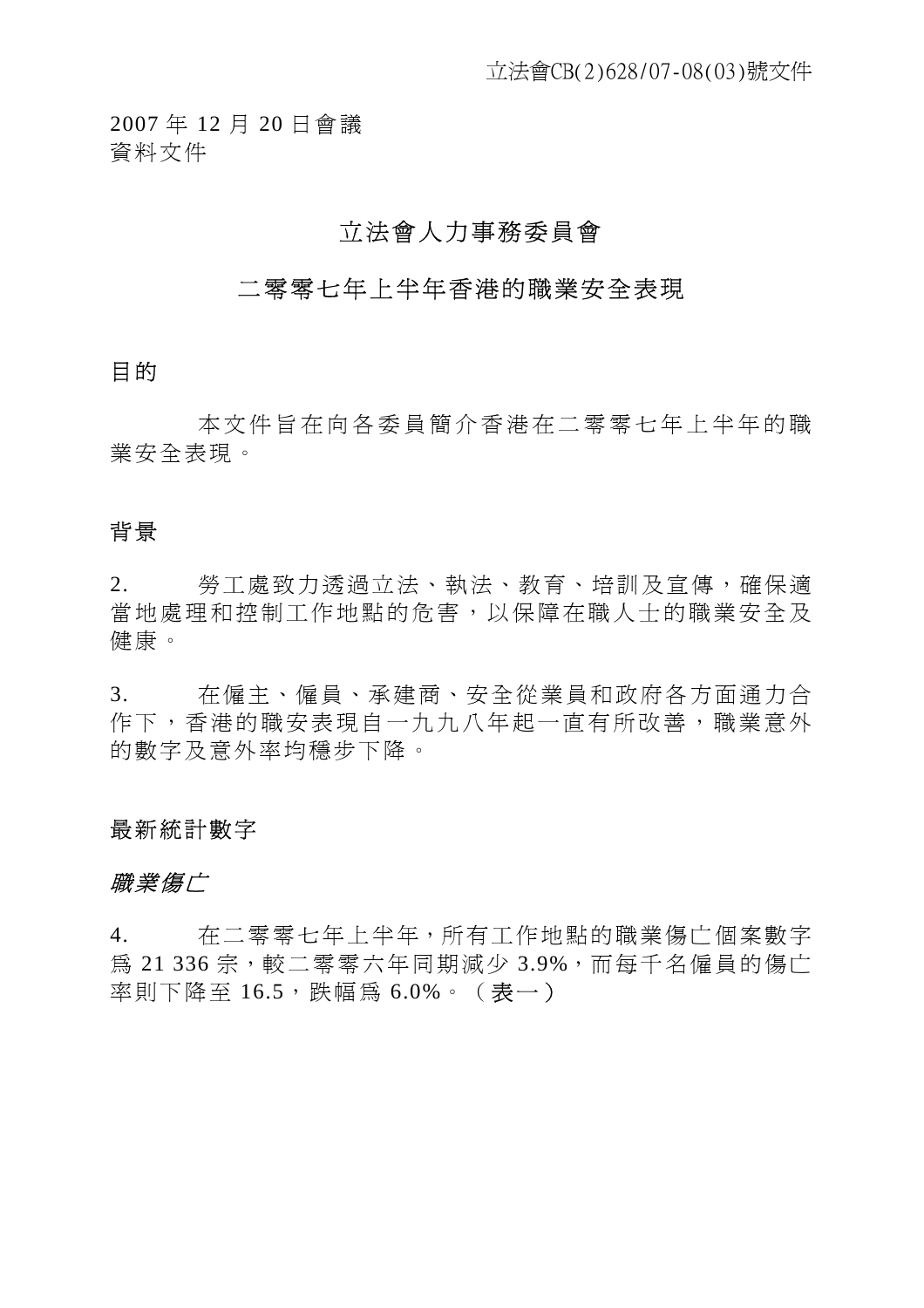|               | 2002年  | 2003年  | 2004年  | 2005年  | 2006年  | 2006年<br>上半年 | 2007年<br>上半年<br>(與 2006年<br>上半年比較) |
|---------------|--------|--------|--------|--------|--------|--------------|------------------------------------|
| 致命個案<br>(宗)   | 210    | 171    | 187    | 187    | 187    | 93           | 80<br>$(-14.0\%)$                  |
| 受傷個案<br>(宗)   | 46813  | 41851  | 43838  | 44 080 | 46 750 | 22 102       | 21 25 6<br>$(-3.8\%)$              |
| 總數            | 47 023 | 42 022 | 44 025 | 44 267 | 46 937 | 22 195       | 21 3 3 6<br>$(-3.9\%)$             |
| 每千名僱員<br>的傷亡率 | 19.2   | 17.7   | 18.1   | 17.8   | 18.4   | 17.5         | 16.5<br>$(-6.0\%)$                 |

表一:所有工作地點的職業傷亡個案數字

5. 所有主要經濟行業的意外數字均有所改善,其中包括建造 業、飲食業及非工業的行業。現把二零零七年上半年主要經濟行 業的所有工作地點發生的職業傷亡個案的分項數字載於附件一。

## 工業意外

6. 在二零零七年上半年,各行業的工業意外數字為 7 674 宗, 較二零零六年同期減少了 5.4%;而每千名工人的意外率則由二零 零六年上半年的 29.5 下降至二零零七年同期的 28.0,跌幅為 5.3%。(表二)

# 表二:各行業的工業意外數字

|               | 2002年   | 2003年  | 2004年  | 2005年 | 2006年   | 2006年<br>上半年 | 2007年<br>上半年<br>(與 2006年<br>上半年比較) |
|---------------|---------|--------|--------|-------|---------|--------------|------------------------------------|
| 致命個案<br>(宗)   | 25      | 28     | 24     | 29    | 26      | 11           | 13<br>$(+18.2\%)$                  |
| 受傷個案<br>(宗)   | 22 4 28 | 17 221 | 17 509 | 16888 | 17 260  | 8099         | 7661<br>$(-5.4\%)$                 |
| 總數            | 22 453  | 17 249 | 17 533 | 16917 | 17 28 6 | 8 1 1 0      | 7674<br>$(-5.4\%)$                 |
| 每千名工人<br>的意外率 | 37.4    | 31.3   | 31.5   | 30.6  | 31.5    | 29.5         | 28.0<br>$(-5.3\%)$                 |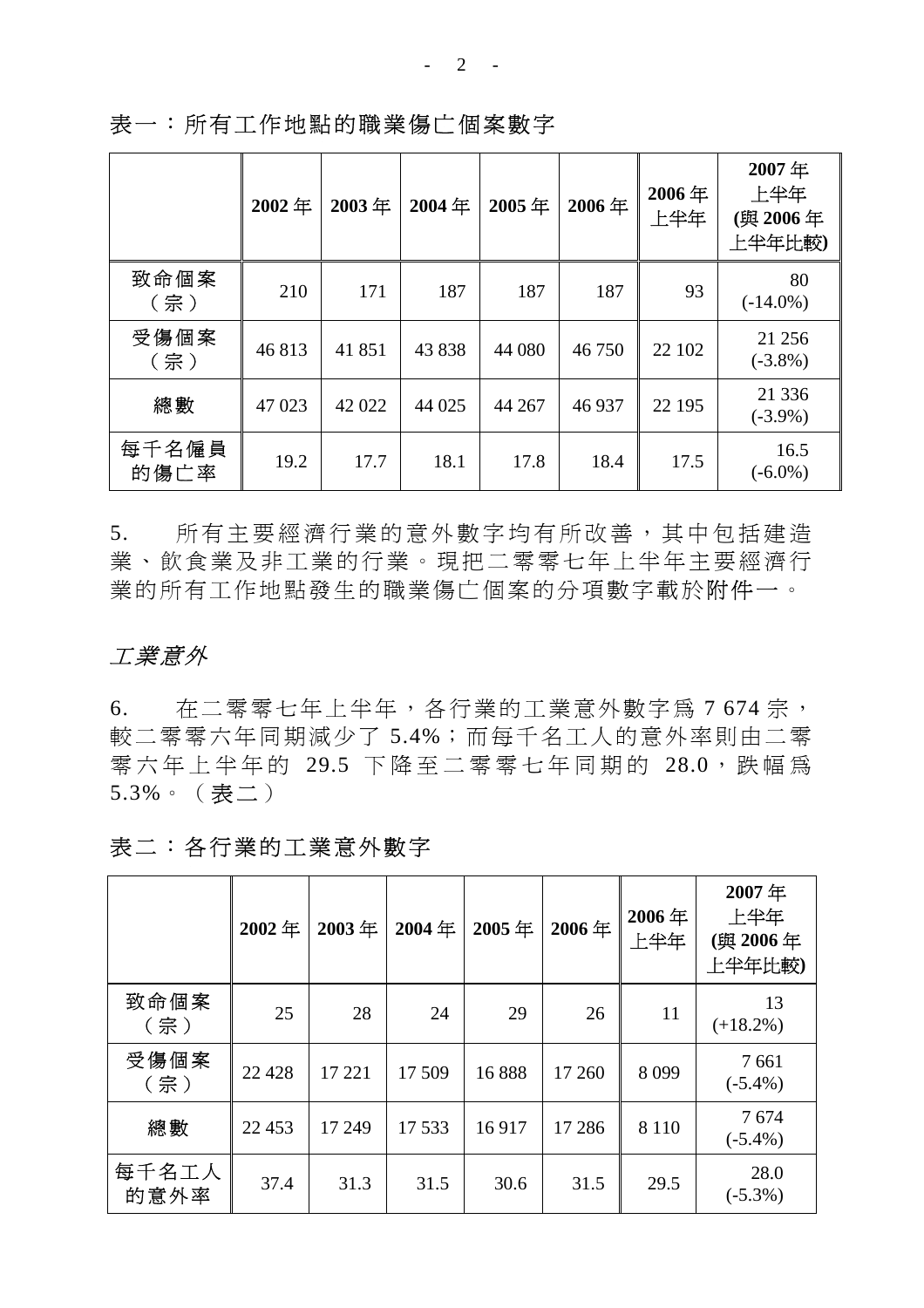$- 3 - -$ 

7. 二零零七年上半年共發生 13 宗致命工業意外個案,較二 零零六年同期增加 18.2%,其中 9 宗在建築地盤發生, 2 宗屬製造 業的意外,另外 2 宗涉及運輸及有關行業、倉庫業及其他維修服 務業。這些致命工業意外的成因是人體從高處墮下(7 宗)、被移動 物件或與移動物件碰撞(3 宗)、受困於物件之內或物件之間(1 宗)、 觸電或接觸放出的電流(1 宗)及遭墮下的物件撞擊(1 宗)。

### 建造業的工業意外

8. 在二零零七年上半年,屬高危行業的建造業錄得 1 427 宗 工業意外,每千名工人的意外率為 56.3, 意外數字下跌了 8.3%, 而意外率亦下降 3.1%。致命個案數字由二零零六年同期的 6 宗上 升至二零零七年的9宗。(表三)

|               | 2002年   | 2003年   | 2004年 | 2005年   | 2006年   | 2006年<br>上半年 | 2007年<br>上半年<br>(與 2006年<br>上半年比較) |
|---------------|---------|---------|-------|---------|---------|--------------|------------------------------------|
| 致命個案<br>(宗)   | 24      | 25      | 17    | 25      | 16      | 6            | 9<br>$(+50.0\%)$                   |
| 受傷個案<br>(宗)   | 6 2 1 5 | 4 3 4 2 | 3816  | 3 5 2 3 | 3 3 8 4 | 1 550        | 1418<br>$(-8.5\%)$                 |
| 總數            | 6239    | 4 3 6 7 | 3833  | 3 5 4 8 | 3 400   | 1556         | 1427<br>$(-8.3\%)$                 |
| 每千名工人<br>的意外率 | 85.2    | 68.1    | 60.3  | 59.9    | 64.3    | 58.1         | 56.3<br>$(-3.1\%)$                 |

表三:建造業的工業意外數字

9. 在建築地盤發生的 9 宗致命意外, 成因包括人體從高處墮 下(6 宗)、受困於物件之內或物件之間(1 宗)、觸電或接觸放出的 電流(1 宗)和遭墮下的物件撞擊(1 宗)。最常見的建造業意外是被 移動物件或與移動物件碰撞(289 宗或佔 20.3%)、滑倒、絆倒或在 同一高度跌倒(240 宗或佔 16.8%),以及在提舉或搬運物件時受傷 (238 宗或佔 16.7%)。按意外類別劃分的詳細分項數字載於附件二。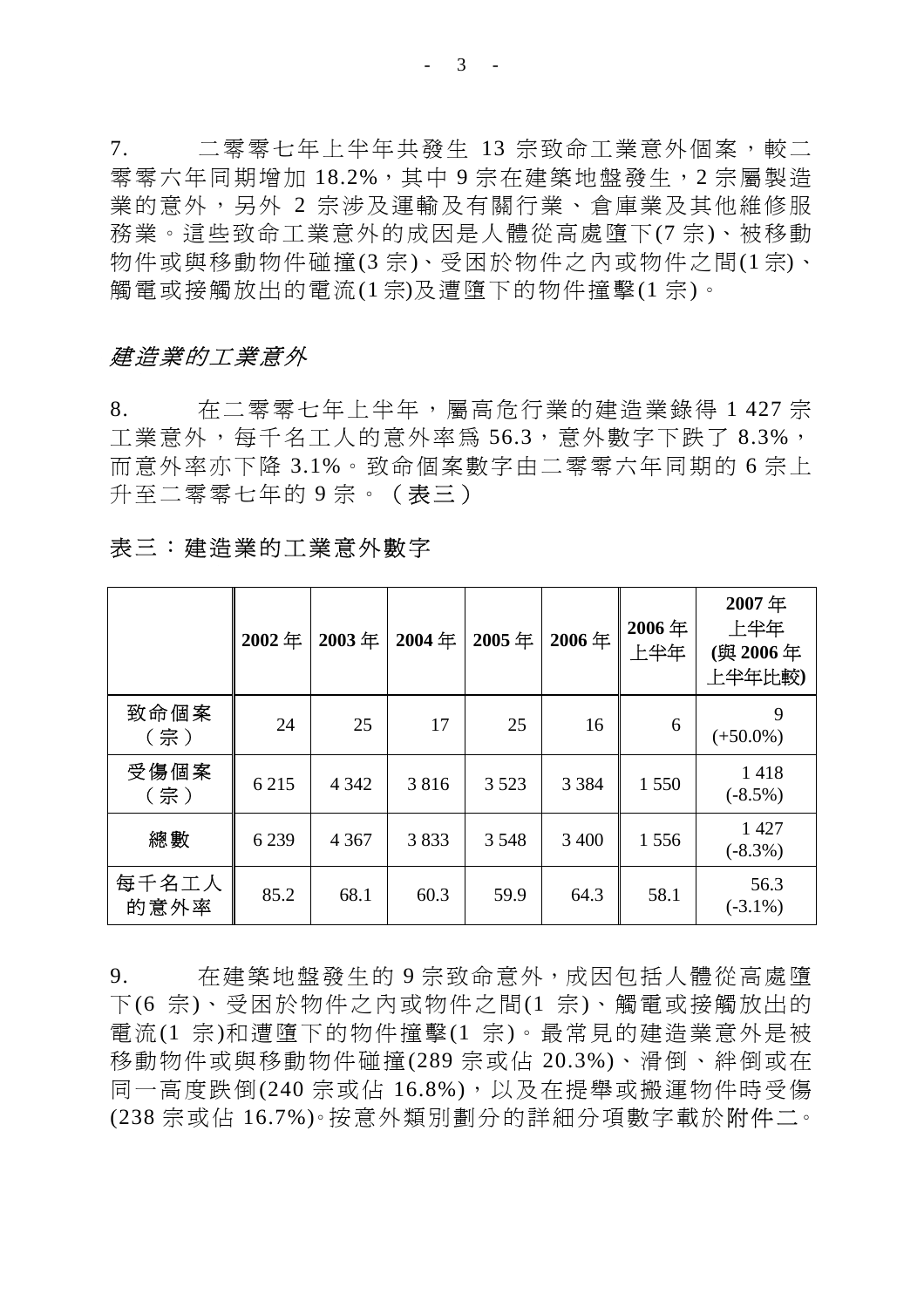## 飲食業的工業意外

10. 飲食業的工業意外數字仍是所有行業之冠。不過,這行業 的工業意外數字已由二零零六年上半年的 4 375 宗回落至二零零 七年同期的 4 256 宗, 減幅為 2.7%;而每千名工人的意外率則由 44.8 下降至 42.3,跌幅為 5.7%**(**表四**)**。按意外類別劃分的飲食業 工業意外的詳細分項數字載於附件三。

|               | 2002年          | 2003年    | 2004年    | 2005年          | 2006年            | 2006年<br>上半年     | 2007年<br>上半年<br>(與 2006年<br>上半年比較) |
|---------------|----------------|----------|----------|----------------|------------------|------------------|------------------------------------|
| 致命個案<br>(宗)   | $\overline{0}$ | $\theta$ | $\theta$ | $\overline{0}$ | $\boldsymbol{0}$ | $\boldsymbol{0}$ | $\Omega$<br>$(--)$                 |
| 受傷個案<br>(宗)   | 10 149         | 8 5 2 7  | 9410     | 8 9 0 2        | 9 2 9 4          | 4 3 7 5          | 4 2 5 6<br>$(-2.7\%)$              |
| 總數            | 10 149         | 8 5 2 7  | 9410     | 8 9 0 2        | 9 2 9 4          | 4 3 7 5          | 4 2 5 6<br>$(-2.7\%)$              |
| 每千名工人<br>的意外率 | 54.7           | 49.6     | 51.5     | 47.3           | 47.2             | 44.8             | 42.3<br>$(-5.7\%)$                 |

表四: 飲食業的工業意外數字

### 進一步提升職安健水平的措施

11. 在二零零七年上半年,我們已計劃及實施一系列措施,包 括進行特別執法行動、宣傳及推廣探訪和舉辦安全研討會等,以 減低意外數字。

## 執法行動

12. 在二零零七年上半年,勞工處共進行了 8 次特別執法行 動,針對的範圍廣泛,包括在建築地盤安全使用車輛及流動機械、 批發及零售業工作安全、飲食業工作安全、貨物及貨櫃處理作業 安全、建造業工作安全、使用梯子及使用電力的安全等。在這些 特別行動中,我們採取了嚴厲的執法行動,並按需要即時向持責 者發出暫時停工通知書/敦促改善通知書,以確保有關人士遵守 法例規定。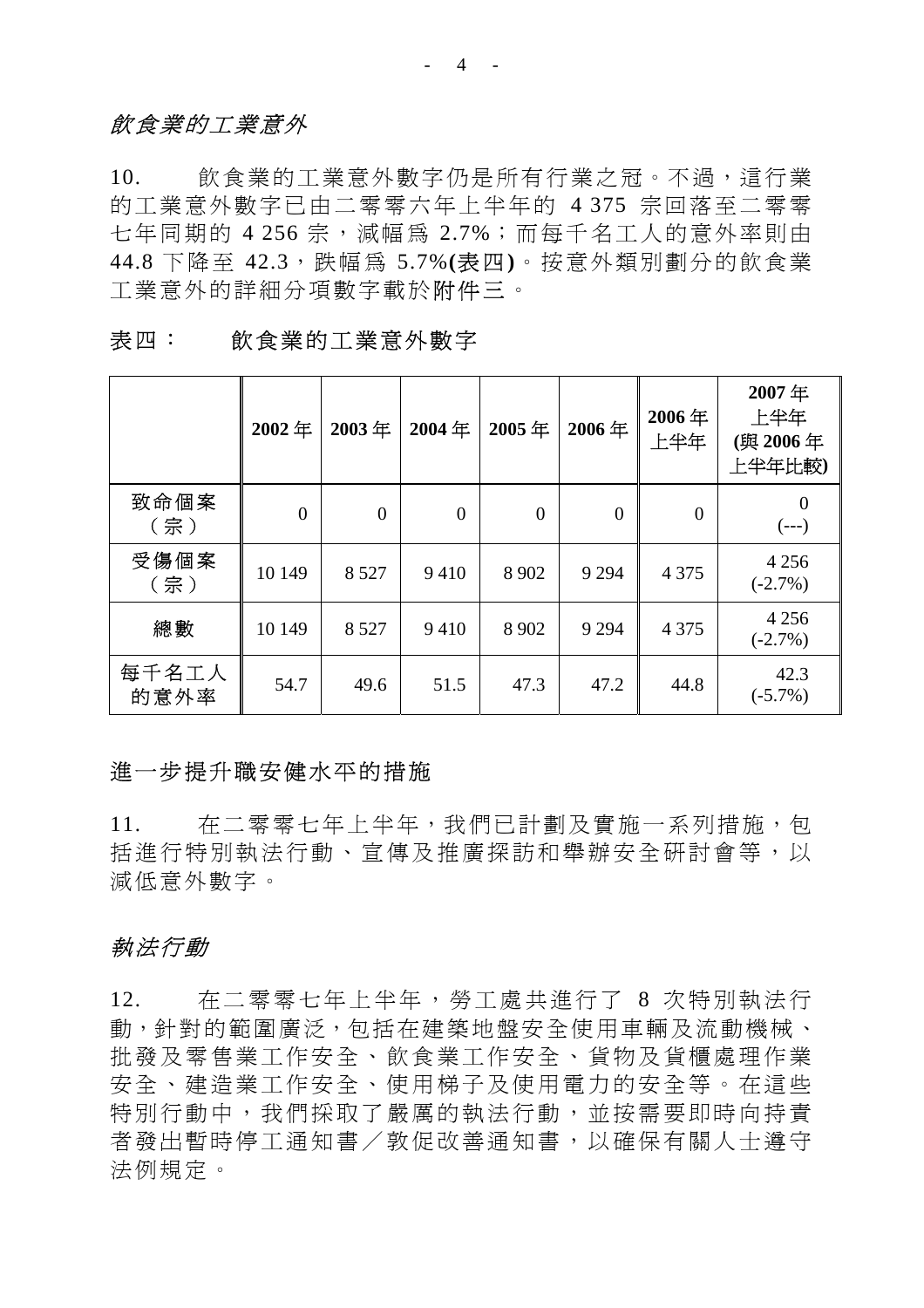14. 為了回應在二零零七年年初社會人士對批發及零售業(尤 其是超級市場)工作安全的關注,我們在二零零七年三月至四月期 間進行了一次全港性的特別巡查行動,以加強業內僱主及僱員的 工作安全意識。在這次行動中,我們巡查了 2 612 個批發及零售業 經營機構 (當中 48 個為超級市場),並提出了 25 項檢控及發出了 30 張敦促改善通知書。

15. 鑑於二零零七年五月分別發生了兩宗涉及使用梯子及電 動工具的致命意外,我們在二零零七年六月進行了一次有關使用 梯子安全及使用電力安全的突擊巡查行動,以規管有關持責者(包 括 人)的安全表現。在行動期間,我們採取了嚴厲的執法行動, 包括提出了 76 項檢控及發出了 73 張敦促改善通知書。

# 推廣、宣傳及安全研討會

16. 在二零零七年上半年,勞工處推行了一系列大型宣傳和推 廣活動,以提高從事高空工作與維修、保養、改建及加建等小型 工程的業界人士的安全意識。當中包括:

- (一) 在電台播放全新製作的宣傳聲帶及短劇;
- (二) 在電視、電台及「路訊通」巴士播放宣傳短片及聲帶;
- (三) 在九廣鐵路火車上播放紀錄短片;
- (四) 在地下鐵路車站扶手電梯位置展示宣傳海報;
- (五) 在商場舉辦巡迴展覽;
- (六) 與職業安全健康局、有關商會和工會為前線工友舉辦安全 研討會;以及
- (七) 編製一本「有關狗臂架懸空式竹棚架工程職業意外致命個 案集」,給工友和市民大眾參閱。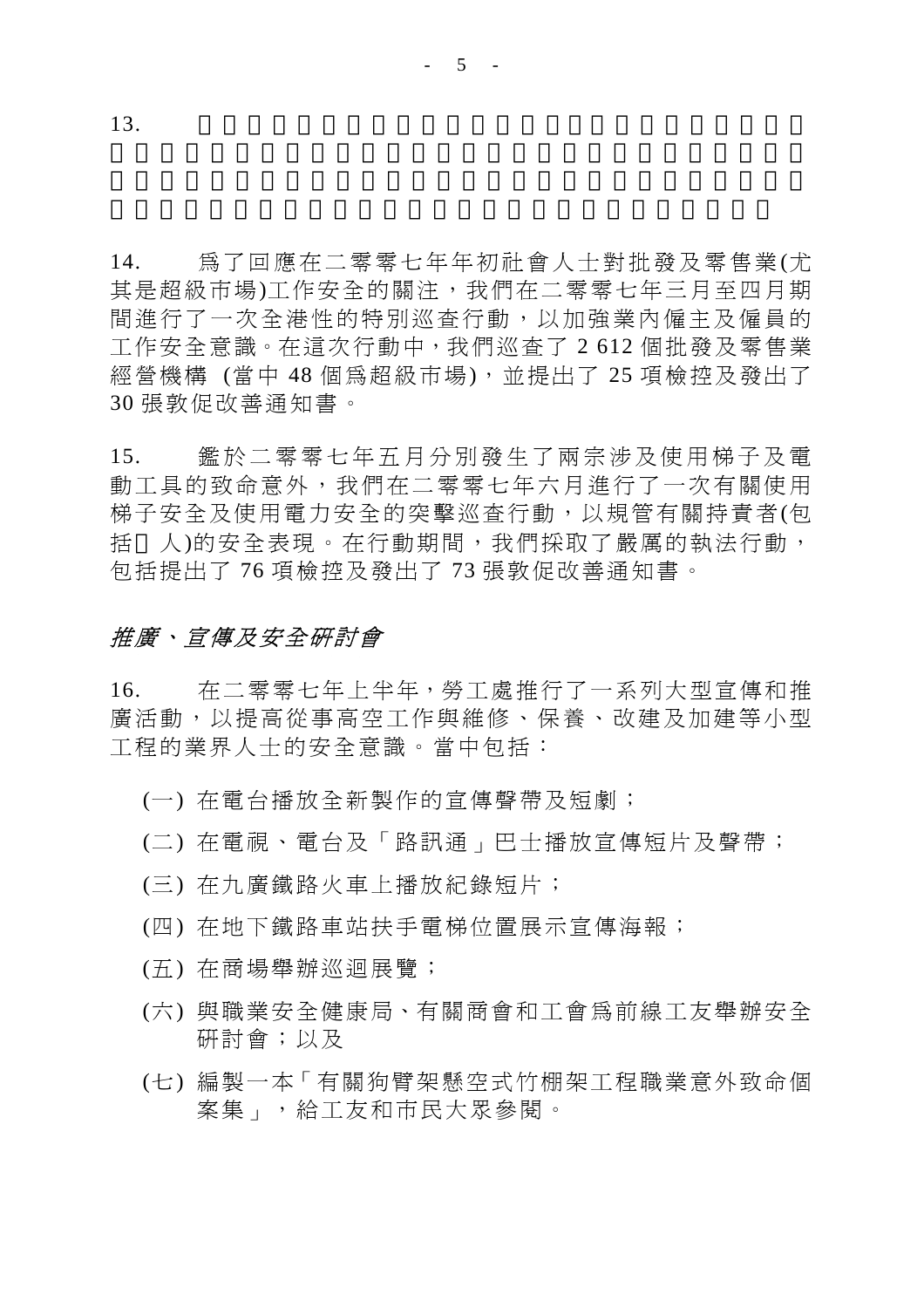## 「裝修及維修業中小企高空工作防墮裝置資助計劃」

17. 高空工作是其中一種高危的工作,使用防墮設備可以有效 減 這類的危害。但購買安全設備可能為中小型建造業承建商帶 來財政困難,因此勞工處自二零零五年十月起,與職業安全健康 局聯手推出「裝修及維修業中小企高空工作防墮裝置資助計劃」, 以協助該等東主或承建商購買高空工作的防墮設備,作為對中小 企使用防墮設備的一項鼓勵。

18. 在此計劃下,中小型企業(中小企)東主或承建商獲提供 上限為 3,000 元的資助,以添置流動式臨時防墮繫穩裝置、全身式 安全吊帶、防墮器和獨立救生繩等安全設備。受資助的中小企必 須派遣員工參加由職業安全健康局舉辦的相關免費安全訓練課 程。

19. 根據職業安全健康局委託香港科技大學進行的「吊棚」安 全研究報告,使用「T」型狗臂架可幫助解決安裝及拆除較低位置 「拉爆螺絲」的困難。為鼓勵業界人士採用安全性較高的設備, 勞工處及職業安全健康局於二零零六年十月决定將上述計劃的資 助上限提高 500 元至 3,500 元, 以協助申請人購置最多五個「T」 型狗臂架,計劃的資助上限於二零零七年六月再次提高至 4,000 元,以協助申請人購置最多十個「T」型狗臂架。

20. 自計劃推出,共有 322 名申請人獲得資助,批出金額約一 佰萬元。

### 中小企密閉空間安全工作資助計劃

21. 職業安全健康局亦於二零零四年開始推行「中小企密閉空 間安全工作資助計劃」,以提高在沙井、污水渠、水缸等環境工 作的安全水平。在該計劃下,職業安全健康局會為有經濟困難的 中小企提供津貼,以購買氣體測試設備,每間中小企的資助上限 為 10,000元。職業安全健康局亦可津貼風險評估的服務費用,每 次資助上限為 3,000 元,而每間中小企的全年累積資助上限為三 次,但每間中小企不能同時獲資助購買氣體測試設備及風險評估 的服務費用。所有獲資助的中小企,必須派遣員工參加職業安全 健康局舉辦的相關安全訓練課程,費用全免。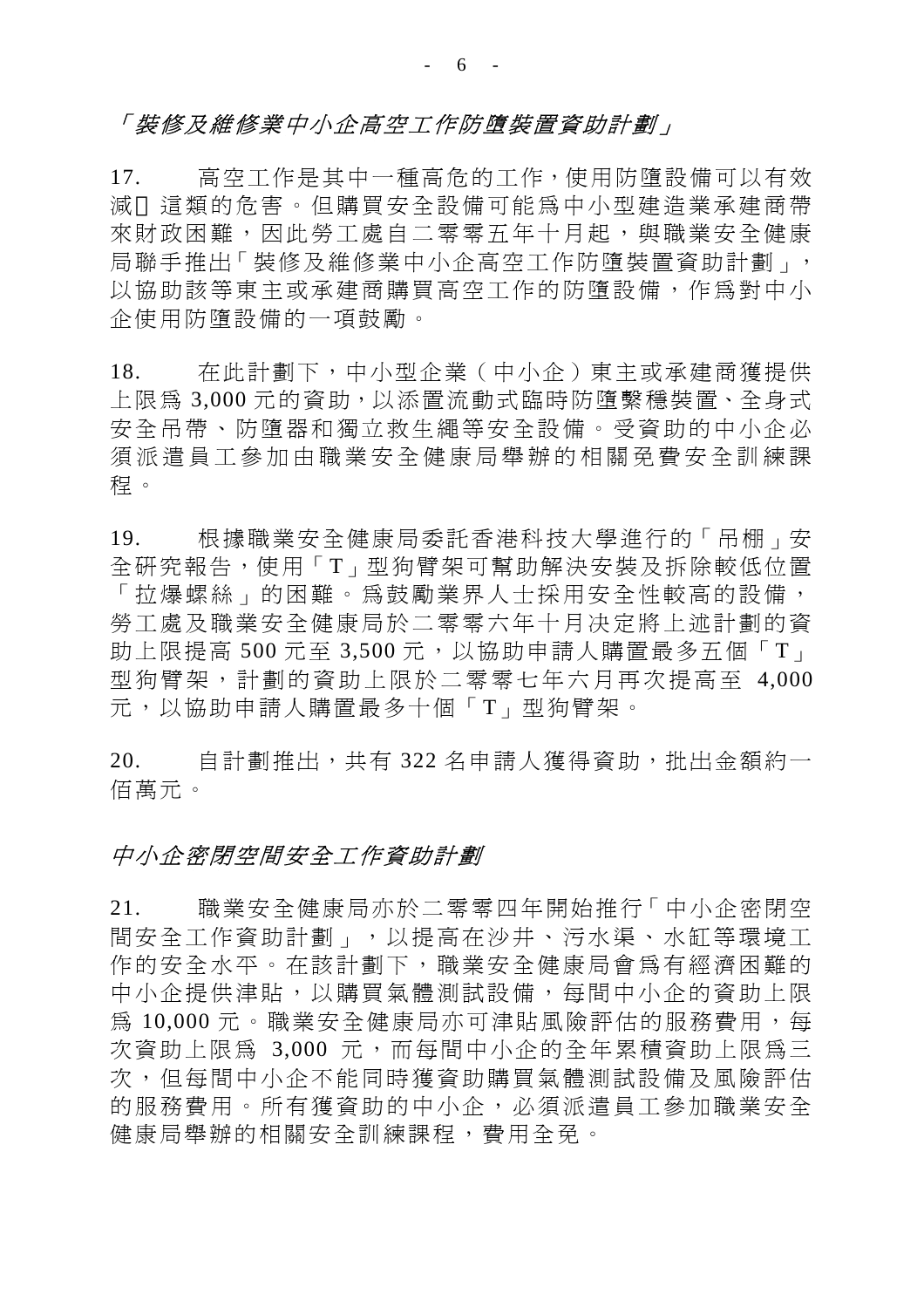22. 自計劃推出,職業安全健康局已審批 198 宗資助申請,批 出款項約一佰六十萬元。

# 未來路向

23. 勞工處會繼續夥同所有持份者包括職業安全健康局、建造 業議會、商會、工會、專業團體及其他政府決策局/部門,努力減 少工傷意外數字。我們會尋求新方法,提高僱主及僱員對職安健 重要性的意識,及採取積極行動去推廣工作安全。

勞工處 2007 年 12 月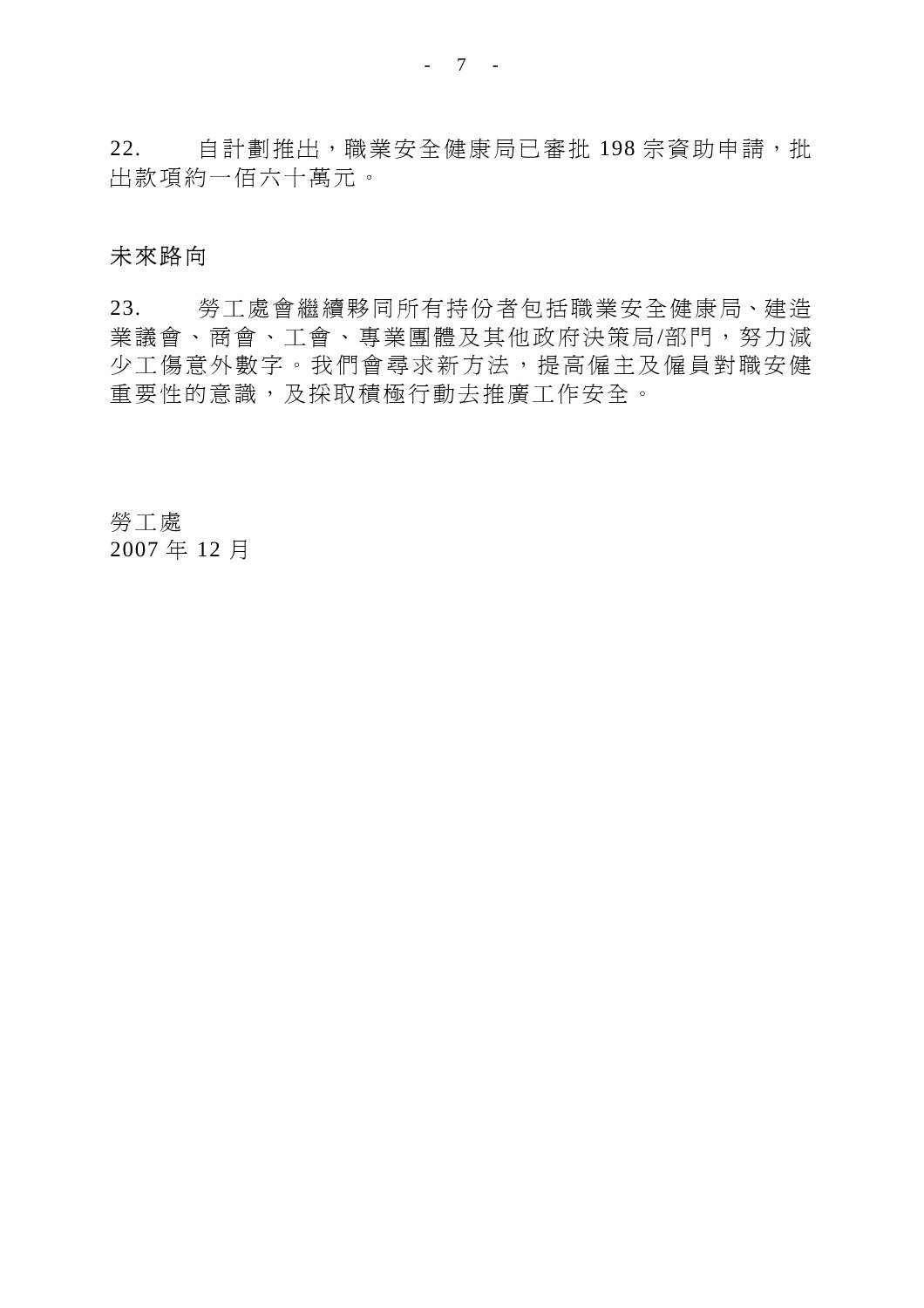#### **Occupational Injuries in All Workplaces in 1st Half of 2007 - analysed by Major Economic Activity -**

#### 二零零七年上半年所有工作地點之職業傷亡個案以主要經濟行業分析

| Major Economic Activity<br>主要經濟行業                                                                                          |                    |              | 1st Half of 2006<br>二零零六年上半年 |                | 1st Half of 2007<br>二零零七年上半年 | Change<br>增減 | Percentage<br>Change<br>增減率 |
|----------------------------------------------------------------------------------------------------------------------------|--------------------|--------------|------------------------------|----------------|------------------------------|--------------|-----------------------------|
| Agriculture and Fishing                                                                                                    | 漁農業                | 67           |                              | 83             |                              | 16           | 23.9%                       |
| Mining and Quarrying                                                                                                       | 採礦及採石業             | $\mathbf{0}$ |                              | $\overline{0}$ |                              | $---$        | n.a.                        |
| Manufacturing                                                                                                              | 製造業                | 2 0 0 9      | (12)                         | 1939           | (12)                         | $-70$        | $-3.5%$                     |
| <b>Electricity</b> and Gas                                                                                                 | 電力及燃氣業             | 21           |                              | 16             |                              | $-5$         | $-23.8%$                    |
| Construction                                                                                                               | 建造業                | 1 602        | (9)                          | 1480           | (16)                         | $-122$       | $-7.6%$                     |
| Wholesale & Retail Trades,<br><b>Restaurants and Hotels</b>                                                                | 批發、零售、飲食及酒店業       | 6874         | (14)                         | 6780           | (8)                          | $-94$        | $-1.4%$                     |
| Transport & Related Services,<br>Storage and Communication                                                                 | 運輸及有關行業、倉庫<br>及通訊業 | 2623         | (15)                         | 2 3 6 8        | (11)                         | $-255$       | $-9.7%$                     |
| Financing, Insurance, Real Estate 金融、保險、地產及商用服<br>and Business Services (including 務業 (包括進出口貿易業)<br>Import & Export Trade) |                    | 2829         | (27)                         | 2 7 9 4        | (19)                         | $-35$        | $-1.2%$                     |
| Community, Social & Personal<br><b>Services</b>                                                                            | 社區、社會及個人服務業        | 6 1 5 9      | (16)                         | 5 8 6 5        | (14)                         | $-294$       | $-4.8%$                     |
| Activities not adequately defined 未能介定之行業                                                                                  |                    | 11           |                              | 11             |                              |              |                             |
| <b>TOTAL</b>                                                                                                               | 總數                 | 22 195       | (93)                         | 21 336         | (80)                         | $-859$       | $-3.9\%$                    |

Notes:

1. Occupational injuries (including industrial accidents) are injury cases arising from work accidents, resulting in death or incapacity for work of over three consecutive days, and reported under the Employees' Compensation Ordinance. Since 1.1.1998, Labour Department has used the date of occurrence of an injury as the basis for computing work injury statistics instead of the date of reporting in order to reflect more accurately the number of work injuries occurring in the year.

2. Figures in brackets denote the number of fatalities.

3. The above injury figures are recorded as at 28 September 2007.

4. Employment Size was based on the *Quarterly Report of Employment and Vacancies Statistics* published by the Census and Statistics Department. Since 2006, the number of employees in Government Sector was provided by Civil Service Bureau.

5. "n.a." means not applicable

註釋:

1. 職業傷亡個案是指根據《僱員補償條例》呈報由工作意外引致死亡或失去工作能力連續3天以上的受傷個案(包括工業意外個案)。 由1998年1月1日開始,勞工處採用個案發生日期替代個案呈報日期作為編算工作傷亡統計數據的基礎,以便更準確地反映所述 時段內發生的工傷個案。

2. 括號內的數字顯示死亡人數。

3. 上列傷亡數字為截至2007年9月28日所紀錄的數字。

4. 受僱人數資料源自政府統計處發表的*就業及空缺按季统計報告* 。由2006年開始,政府部門的僱員數字資料是由公務員事務局提供。

5. "n.a." 是指不適用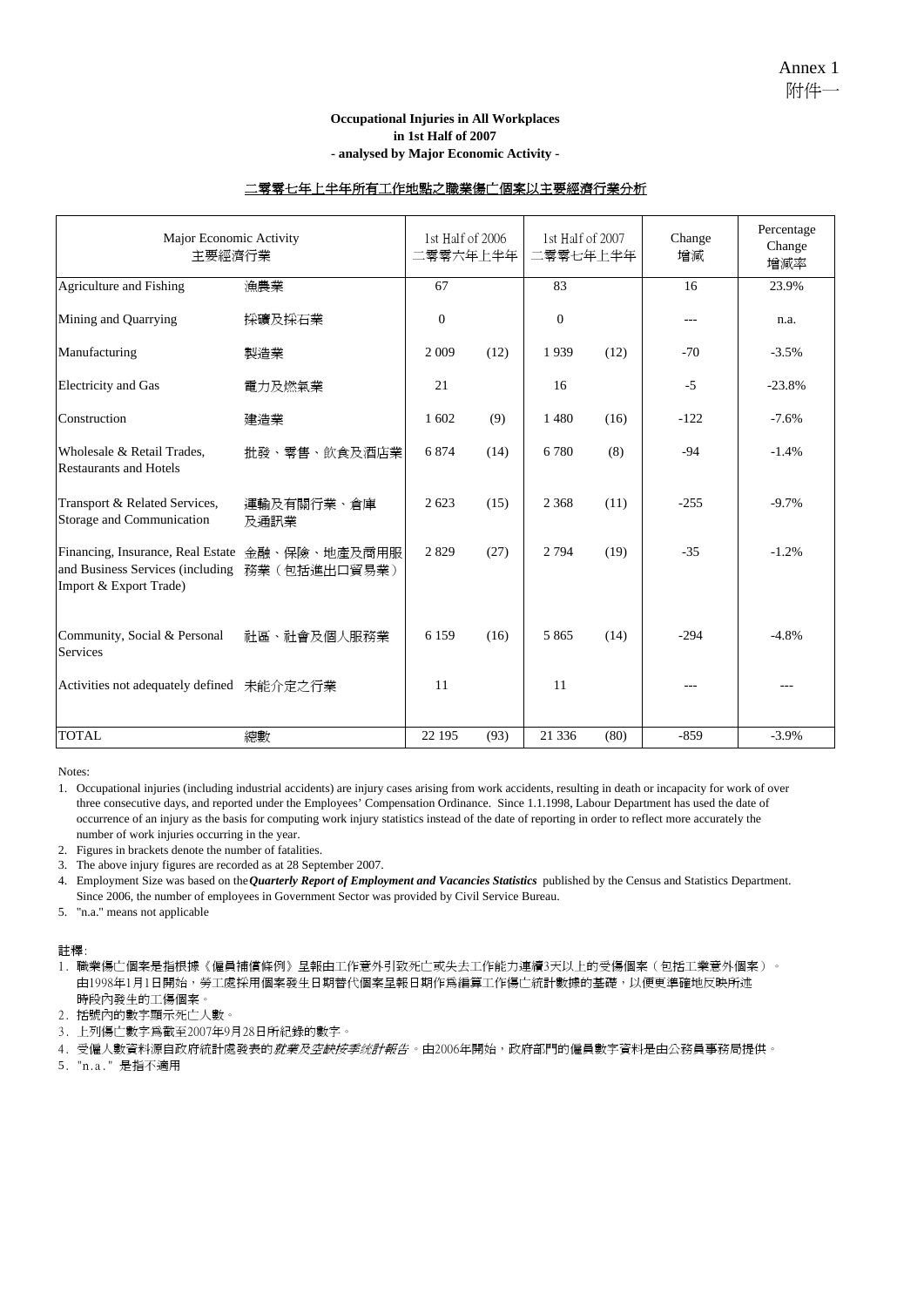#### **Industrial Accidents in Construction Industry in 1st Half of 2007 - analysed by Type of Accident -**

#### 二零零七年上半年建造業之工業意外個案以意外類別分析

| Type of Accident<br>意外類別                                  |                          |                  | 1st Half of 2006<br>二零零六年上半年 | 1st Half of 2007<br>二零零七年上半年 |     | Change<br>增減 |
|-----------------------------------------------------------|--------------------------|------------------|------------------------------|------------------------------|-----|--------------|
| Trapped in or between objects                             | 受困於物件之內或物件之間             | 44               | (1)                          | 36                           | (1) | $\text{-}8$  |
| Injured whilst lifting or carrying                        | 提舉或搬運物件時受傷               | 230              |                              | 238                          |     | 8            |
| Slip, trip or fall on same level                          | 滑倒、絆倒或在同一高度跌倒            | 309              |                              | 240                          |     | $-69$        |
| Fall of person from height                                | 人體從高處墮下                  | 171              | (2)                          | 180                          | (6) | 9            |
| Striking against fixed or stationary<br>object            | 與固定或不動的物件碰撞              | 169              |                              | 150                          |     | $-19$        |
| Striking against or struck by moving<br>object            | 被移動物件或與移動物件碰撞            | 292              | (1)                          | 289                          |     | $-3$         |
| Stepping on object                                        | 踏在物件上                    | 20               |                              | 14                           |     | -6           |
| Exposure to or contact with harmful<br>substance          | 暴露於有害物質中或接觸有害物質          | 13               |                              | 8                            |     | $-5$         |
| Contact with electricity or electric<br>discharge         | 觸電或接觸放出的電流               | 6                |                              | 3                            | (1) | $-3$         |
| Trapped by collapsing or overturning<br>object            | 受困於倒塌或翻側的物件              | 5                | (1)                          | 1                            |     | -4           |
| Struck by falling object                                  | 遭墮下的物件撞擊                 | 48               |                              | 60                           | (1) | 12           |
| Struck by moving vehicle                                  | 遭移動中的車輛撞倒                | 16               |                              | 11                           |     | $-5$         |
| Contact with moving machinery or<br>object being machined | 觸及開動中的機器或觸及以機器製<br>造中的物件 | 111              |                              | 88                           |     | $-23$        |
| Drowning                                                  | 遇溺                       | $\boldsymbol{0}$ |                              | $\mathbf{0}$                 |     |              |
| Exposure to fire                                          | 火警燒傷                     | 13               |                              | $\overline{4}$               |     | -9           |
| Exposure to explosion                                     | 爆炸受傷                     | $\mathbf{1}$     |                              | 2                            |     | 1            |
| Injured by hand tool                                      | 被手工具所傷                   | 85               |                              | 84                           |     | $-1$         |
| Injured by fall of ground                                 | 泥土傾瀉受傷                   | $\boldsymbol{0}$ |                              | 1                            |     | 1            |
| Asphyxiation                                              | 窒息                       | 1                | (1)                          | $\mathbf{0}$                 |     | $-1$         |
| Contact with hot surface or substance                     | 觸及灼熱表面或物質                | 13               |                              | 12                           |     | $-1$         |
| Injured by animal                                         | 被動物所傷                    | $\mathbf{1}$     |                              | $\boldsymbol{0}$             |     | $-1$         |
| Injured in workplace violence                             | 於工作場所暴力事件中受傷             | 0                |                              | $\boldsymbol{0}$             |     |              |
| Others                                                    | 其他類別                     | 8                |                              | 6                            |     | $-2$         |
| Total                                                     | 總計                       | 1 556            | (6)                          | 1 427                        | (9) | $-129$       |

Notes:

1. Industrial accidents refer to injuries and deaths arising from industrial activities in industrial undertakings as defined under the Factories and Industrial Undertakings Ordinance. Since 1.1.1998, Labour Department has used the date of occurrence of an injury as the basis for computing work injury statistics instead of the date of reporting in order to reflect more accurately the number of work injuries occurring in the year.

2. Figures in brackets denote the number of fatalities.

3. The above accident figures are recorded as at 28 September 2007.

#### 註釋**:**

1. 工業意外是指在《工廠及工業經營條例》所界定的工業經營內發生的受傷或死亡意外,而這些意外是因工業活動而引致的。 由1998年1月1日開始,勞工處採用個案發生日期替代個案呈報日期作爲編算工作傷亡統計數據的基礎,以便更準確地反映所述 時段內發生的工傷個案。

2. 括號內的數字顯示死亡人數。

3. 上列意外數字為截至2007年9月28日所紀錄的數字。